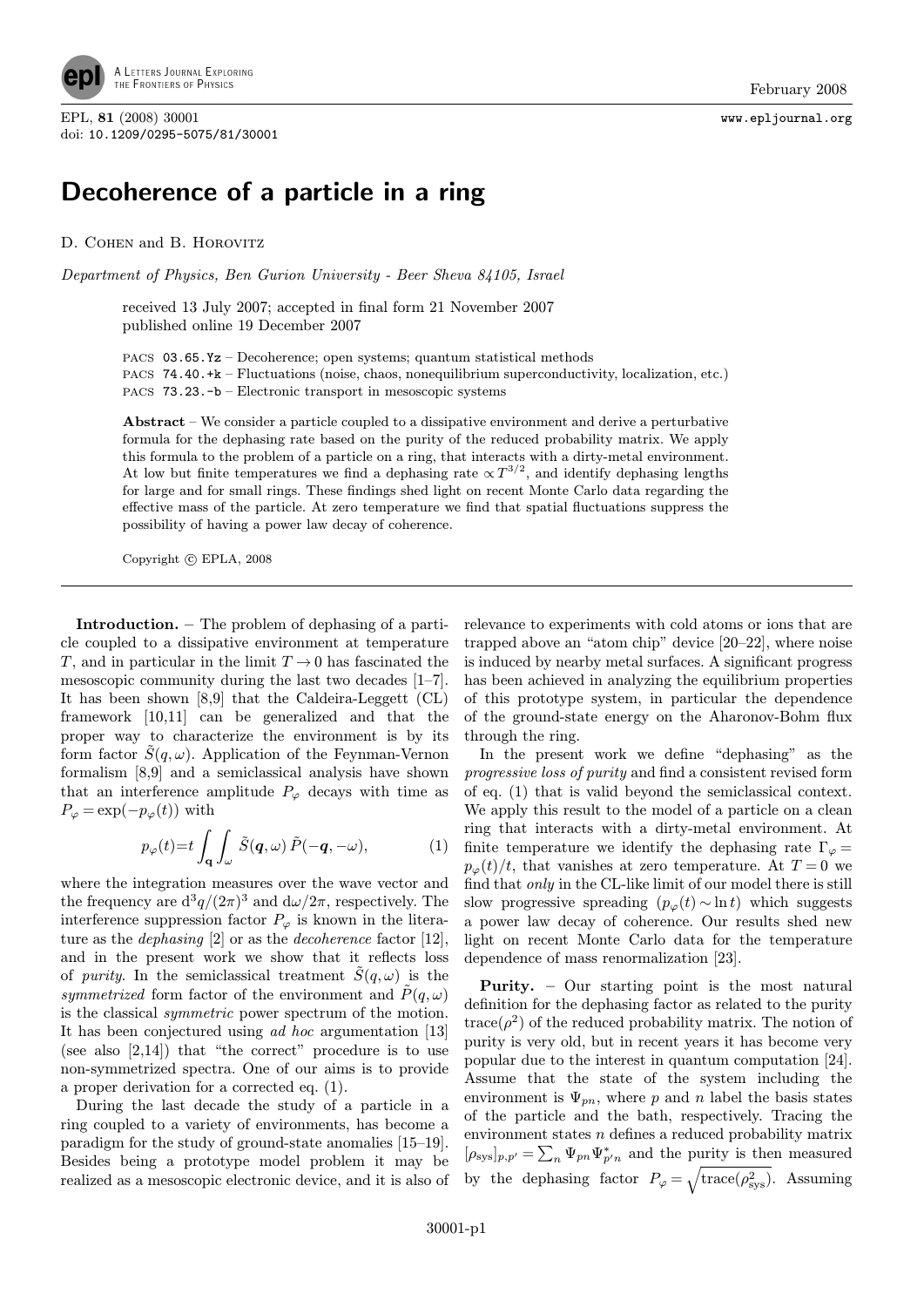a factorized initial preparation as in the conventional Feynman-Vernon formalism, we propose the loss of purity  $(P_{\varphi} < 1)$  as a measure for decoherence. A standard reservation applies: initial transients during which the system gets "dressed" by the environment should be ignored as these reflect renormalizations due to the interactions with the high-frequency modes. Other choices of initial state might involve different transients, while the later slow approach to equilibrium should be independent of these transients. In any case, the reasoning here is not much different from the usual ideology of the Fermi golden rule, which is used with similar restrictions to calculate transition rates between levels.

Consider then a factorized initial preparation  $\Psi_{pn}^{(0)} =$  $\delta_{p,p_0}\delta_{n,n_0}$ , so that within perturbation theory all  $\Psi_{pn}$ are small except for  $\Psi_{p_0n_0}$ . We can relate  $P_\varphi$  to the probabilities  $P_t(p, n|p_0, n_0) = |\Psi_{pn}|^2$  to have a transition from the state  $|p_0, n_0\rangle$  to the state  $|p, n\rangle$  after time t. To leading order we find

$$
P_{\varphi} = P_t(p_0, n_0 | p_0, n_0) + \sum_{p \neq p_0} P_t(p, n_0 | p_0, n_0) + \sum_{n \neq n_0} P_t(p_0, n | p_0, n_0).
$$
 (2)

The first term in eq. (2) is just the survival probability  $P_{\text{survival}}$  of the preparation. The importance of the two other terms can be demonstrated using simple examples: For an environment that consists of static scatterers we have  $P_{\text{survival}} < 1$  but  $P_{\varphi} = 1$  thanks to the second term. For a particle in a ring that interacts with a  $q=0$ environmental mode  $P_{\text{survival}} < 1$  but  $P_{\varphi} = 1$  thanks to the third term. Using  $\sum_{p,n} P_t(p,n|p_0,n_0) = 1$  we finally obtain

$$
p_{\varphi} = 1 - P_{\varphi} = \sum_{p \neq p_0} \sum_{n \neq n_0} P_t(p, n | p_0, n_0).
$$
 (3)

This result has the form of a Fermi golden rule (FGR), i.e. it is the probability that both the system and the bath make a transition. This differs from the usual FGR treatment [2] in which terms like  $P_t(p_0, n \neq n_0|p_0, n_0)$ are included. In the problem that we consider in this paper we can calculate  $P_{\varphi}$  using a dqd $\omega$  integral as in eq. (1). In many examples the  $\omega = 0$  transitions have zero measure and therefore  $P_{\varphi}$  is practically the same as  $P_t(p_0, n_0|p_0, n_0)$ . Otherwise one has to be careful in eliminating those transitions that do not contribute to the dephasing process. Anticipating the application of eq. (1) for the calculation of the dephasing for a particle in a ring, the integration over  $q$  becomes a discrete summation where the  $q = 0$  related component should be excluded. It is implicit in the derivation of eq. (1) from eq. (3) that at the last step a thermal average is taken over both  $n_0$  and  $p_0$ , though in general one may consider non-equilibrium preparations as well.

Dephasing formula. – We would like to apply our revised FGR equation (3) to the general problem of a particle at position  $\boldsymbol{R}$  coupled to an environment with electronic density  $n(r, t)$ . It is implicit that the particle also experiences an external potential that defines the confining geometry. A Hamiltonian  $\mathcal{H}_0$  of the particle in the confined geometry defines the states and eigenstates via  $\mathcal{H}_0|p\rangle = E_n|p\rangle$ . For definiteness we use the Coulomb interaction, though any other interaction may be used, hence the particle-environment interaction is

$$
V_{\rm int} = \int d^3r \rho(\mathbf{r}) \int d^3r' \frac{e^2 \mathsf{n}(\mathbf{r}',t)}{|\mathbf{r} - \mathbf{r}'|} \equiv \int d^3r \rho(\mathbf{r}) \mathcal{U}(\mathbf{r}),\tag{4}
$$

where  $\rho(\mathbf{r}) = \delta(\mathbf{r} - \mathbf{R}(t))$ , with  $\mathbf{R}(t)$  the position operator of the particle in the Heisenberg (interaction) picture. Our FGR with  $P_t(p, n|p_0, n_0) = |\langle p, n | \int_0^t V_{int} dt' |p_0, n_0 \rangle|^2$ (using  $\hbar = 1$  units) yields

$$
p_{\varphi} =
$$
  
\n
$$
e^{2} \sum_{p(\neq p_{0})} \sum_{n(\neq n_{0})} \int_{0}^{t} dt' \int_{0}^{t} dt'' \int_{r} \int_{r'} \langle p_{0} | \rho(\mathbf{r}'', t'') | p \rangle \langle p | \rho(\mathbf{r}', t') | p_{0} \rangle
$$
  
\n
$$
\times \langle n_{0} | \mathcal{U}(\mathbf{r}'', t'') | n \rangle \langle n | \mathcal{U}(\mathbf{r}', t') | n_{0} \rangle.
$$
 (5)

The double time integral can be written as a  $dqd\omega$  integral over Fourier components. For this purpose we define the form factor of the fluctuations (as seen by the particle):

$$
\tilde{S}(\boldsymbol{q},\omega) = \int d^3r \int d\tau \, \langle \mathcal{U}(\boldsymbol{r}',t')\mathcal{U}(\boldsymbol{r},t) \rangle e^{i\omega\tau - i\boldsymbol{q}\cdot\boldsymbol{r}} \qquad (6)
$$

with thermal average replacing the  $n_0$  state expectation value.  $S(q,\omega)$  is related to the dielectric function of the environment  $\varepsilon(\mathbf{q},\omega)$  via the fluctuation dissipation theorem

$$
\tilde{S}(\boldsymbol{q},\omega) = \frac{4\pi e^2}{\boldsymbol{q}^2} \text{Im}\left[\frac{-1}{\varepsilon(\boldsymbol{q},\omega)}\right] \frac{2}{1 - e^{-\omega/T}}.\tag{7}
$$

In the semiclassical formulation one replaces the operator  $\mathbf{R}(t)$  by the classical trajectory  $\mathbf{R}_{\text{cl}}(t)$ , and consequently in eq. (5) the particle-related part of the integrand is replaced by a classical two-point correlation function of the type  $\langle f(\mathbf{R}_{\text{cl}}(t'))f(\mathbf{R}_{\text{cl}}(t'))\rangle$ . In the quantum context the particle-dependent part of eq. (5), after Fourier transform, leads to the following definition for the power spectrum of the motion:

$$
\tilde{P}(\boldsymbol{q},\omega) = \int \left[ \langle e^{-i\boldsymbol{q} \cdot \boldsymbol{R}(\tau)} e^{i\boldsymbol{q} \cdot \boldsymbol{R}(0)} \rangle - \langle e^{i\boldsymbol{q} \cdot \boldsymbol{R}} \rangle^2 \right] e^{i\omega \tau} d\tau. \quad (8)
$$

Also here, at state of equilibrium, a thermal average should replace the  $p_0$  state expectation value. It is important to realize that this definition, as well as eq. (7), imply that non-symmetrized spectral functions should be used. Our main interest is in very low temperatures, so we set for presentation purpose  $p_0 = 0$ . Then we get

$$
\tilde{P}(\boldsymbol{q},\omega) = \sum_{p \neq 0} |\langle p|e^{i\boldsymbol{q} \cdot \boldsymbol{R}}|0\rangle|^2 \,\delta(\omega - E_p). \tag{9}
$$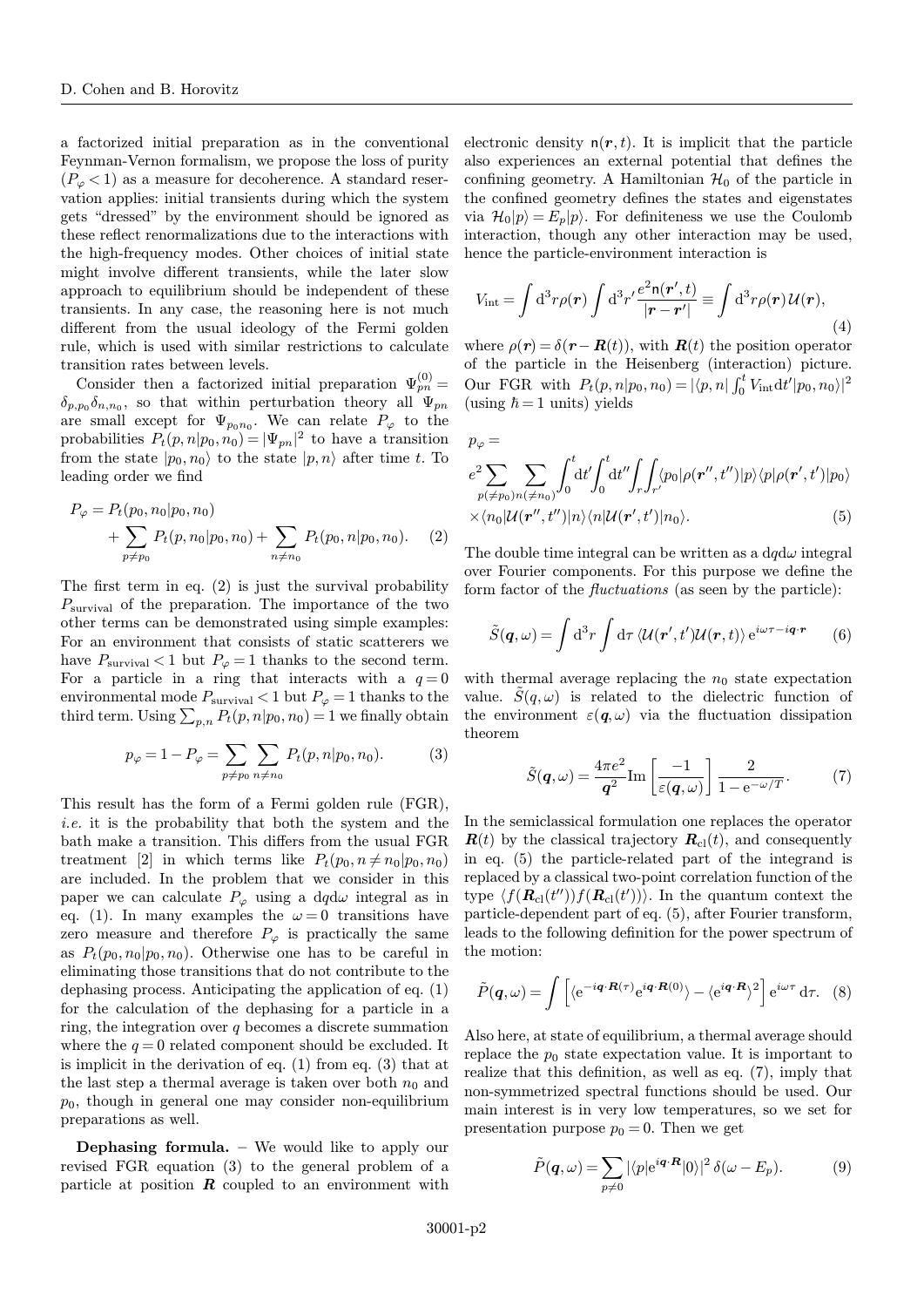Using the above definitions for  $\tilde{S}(\boldsymbol{q}, \omega)$  and  $\tilde{P}(\boldsymbol{q}, \omega)$  we can re-write

$$
p_{\varphi} = \int_0^t dt' \int_0^t dt'' \int_q \iint_{\omega',\omega''} \tilde{S}(\boldsymbol{q}, \omega') \tilde{P}(-\boldsymbol{q}, -\omega'')
$$
  
×e<sup>-i(\omega'-\omega'')(t''-t'). (10)</sup>

For practical calculations or for aesthetic reasons we prefer to use soft rather than sharp cutoff for the time integration. Then we get

$$
p_{\varphi} = t \int_{q} \iint_{\omega,\omega'} \tilde{S}(q,\omega) \tilde{P}(-q,-\omega') \left[ \frac{(2/t)}{(1/t)^{2} + (\omega - \omega')^{2}} \right].
$$
\n(11)

This result can be cast into the form of eq. (1) provided  $P(q,\omega)$  is re-defined as the convolution of eq. (8) with the kernel in the square brackets, which is like a timeuncertainty broadened delta function. Equation (11) is our revised form of eq. (1); it provides the dephasing factor  $P_{\varphi} = \exp(-p_{\varphi})$  for a general particle-environment interaction.

**Dephasing rate.** – At finite temperatures, if  $t$  is larger compared with dynamically relevant time scales, and in particular  $t \gg 1/T$ , we can replace the square brackets in eq. (11) by  $2\pi\delta(\omega-\omega')$ . Consequently we get linear growth  $p_{\varphi} \approx \Gamma_{\varphi} t$  with the rate

$$
\Gamma_{\varphi} = \int_{q} \int_{\omega} \tilde{S}(q, \omega) \tilde{P}(-q, -\omega). \tag{12}
$$

Following standard arguments one conjectures that the long time decay is exponential, *i.e.*  $P(t) = \exp(-\Gamma_{\varphi}t)$ , as in the analysis of Wigner's decay. In terms of the dielectric function  $\varepsilon(q,\omega)$  we obtain the following general result:

$$
\Gamma_{\varphi} = \sum_{p \neq 0} \int_{q} \frac{4\pi e^2}{q^2} \text{Im} \left[ \frac{1}{\varepsilon(q, -E_p)} \right] \frac{2|\langle p| e^{i\mathbf{q} \cdot \mathbf{R}} |0 \rangle|^2}{e^{E_p/T} - 1} . \quad (13)
$$

Our assumption  $t \gg (1/T)$  implies that (13) can be trusted only if  $\Gamma_{\varphi} \ll T$  which implies a weak-coupling condition (see below).

Dirty metal.  $-$  So far we kept the derivation general, without specifying either the particle states  $|p\rangle$  or the dielectric function  $\varepsilon(q,\omega)$ . We consider now a particle of mass M on a ring of radius R so that  $\mathcal{H}_0 =$  $-(2MR^2)^{-1}\partial_{\theta}^2$ , where  $\theta$  is the angle variable. The particle eigenstates are then  $|p_m\rangle \propto e^{im\theta}$  with energy eigenvalues  $E_m = m^2/(2MR^2)$ . We study the effect of low-frequency fluctuations  $(|q| \lesssim 1/\ell, |\omega| \lesssim \omega_c)$  due to a dirty-metal environment for which  $\varepsilon(q,\omega) = 1 + 4\pi\sigma(-i\omega + Dq^2)^{-1}$ , where  $\sigma$  is the conductivity, D is the diffusion constant, and  $\ell$ is the mean free path. Below we identify the renormalized value of the high-frequency cutoff  $\omega_c$  as the classical damping rate  $\gamma_r = 2\pi\alpha/M\ell^2$ , where the dimensionless interaction strength is  $\alpha = e^2/(8\pi^2\sigma\ell) = 3/(8(k_F\ell)^2)$  and  $k_F$  is



Fig. 1: Illustration of the dependence of the dephasing rate  $\Gamma$  on the temperature T. The dephasing rate is well defined for  $t > (1/T)$ , and hence the self-consistency requirement is  $\Gamma \ll T$ . This condition is demonstrated by a comparison with the dashed line. The illustration assumes weak coupling  $\alpha \ll 1$  and large rings  $\alpha r^2 \gg 1$  so that the energy cutoff is  $\gamma_r = 2\pi\alpha/M\ell^2 \gg \Delta = 1/MR^2$ . For extremely low temperatures, such that T is smaller compared with the spacing  $\Delta$ , the probability to excite the system is exponentially small and the familiar two-level modeling becomes applicable.

the Fermi wave vector. We first consider the case of a large ring with  $r = R/\ell \gg 1$ . Using the Fourier expansion [16,17]

$$
\ell \int_{q} e^{-i\mathbf{q} \cdot (\mathbf{R}(\theta) - \mathbf{R}(\theta'))} \frac{4\pi}{q^2} = \frac{1}{\sqrt{4r^2 \sin^2(\frac{\theta - \theta'}{2}) + 1}} =
$$
  

$$
1 - \sum_{m} a_m \sin^2\left(\frac{m(\theta - \theta')}{2}\right)
$$
(14)

with

$$
a_m \approx \begin{cases} \frac{2}{\pi r} \ln \frac{r}{m}, & 1 \leq m \leq r, \\ 0, & \text{otherwise,} \end{cases}
$$
 (15)

we have

$$
\int_{q} \frac{4\pi}{q^2} |\langle 0| e^{-i\mathbf{q} \cdot \mathbf{R}} |p_m \rangle|^2 = \frac{1}{4} a_{|m|}
$$
 (16)

and therefore

$$
\Gamma_{\varphi} = 2\pi\alpha \sum_{m \neq 0} a_m \frac{E_m e^{-|E_m|/\omega_c}}{e^{E_m/T} - 1} \approx 2\pi\alpha T \sum_{0 < |m| < r_{\text{eff}}} a_m \,,\tag{17}
$$

where  $r_{\text{eff}} \equiv \min\{r, (2MR^2T)^{1/2}, (2MR^2\omega_c)^{1/2}\}\$ is determined by the conditions  $m < r$  and  $E_m < T$  and  $E_m < \omega_c$ . At high temperatures,  $T > \omega_c$ ,  $r_{\text{eff}}$  is temperature independent and therefore  $\Gamma_{\varphi} \propto T$ , while at low temperatures (but still  $T > 1/(2MR^2)$ ) we get, as shown schematically in fig. 1,

$$
\Gamma_{\varphi} = 4\alpha T \sqrt{2M\ell^2 T} |\ln \sqrt{2M\ell^2 T}| \sim T^{3/2} |\ln T|.
$$
 (18)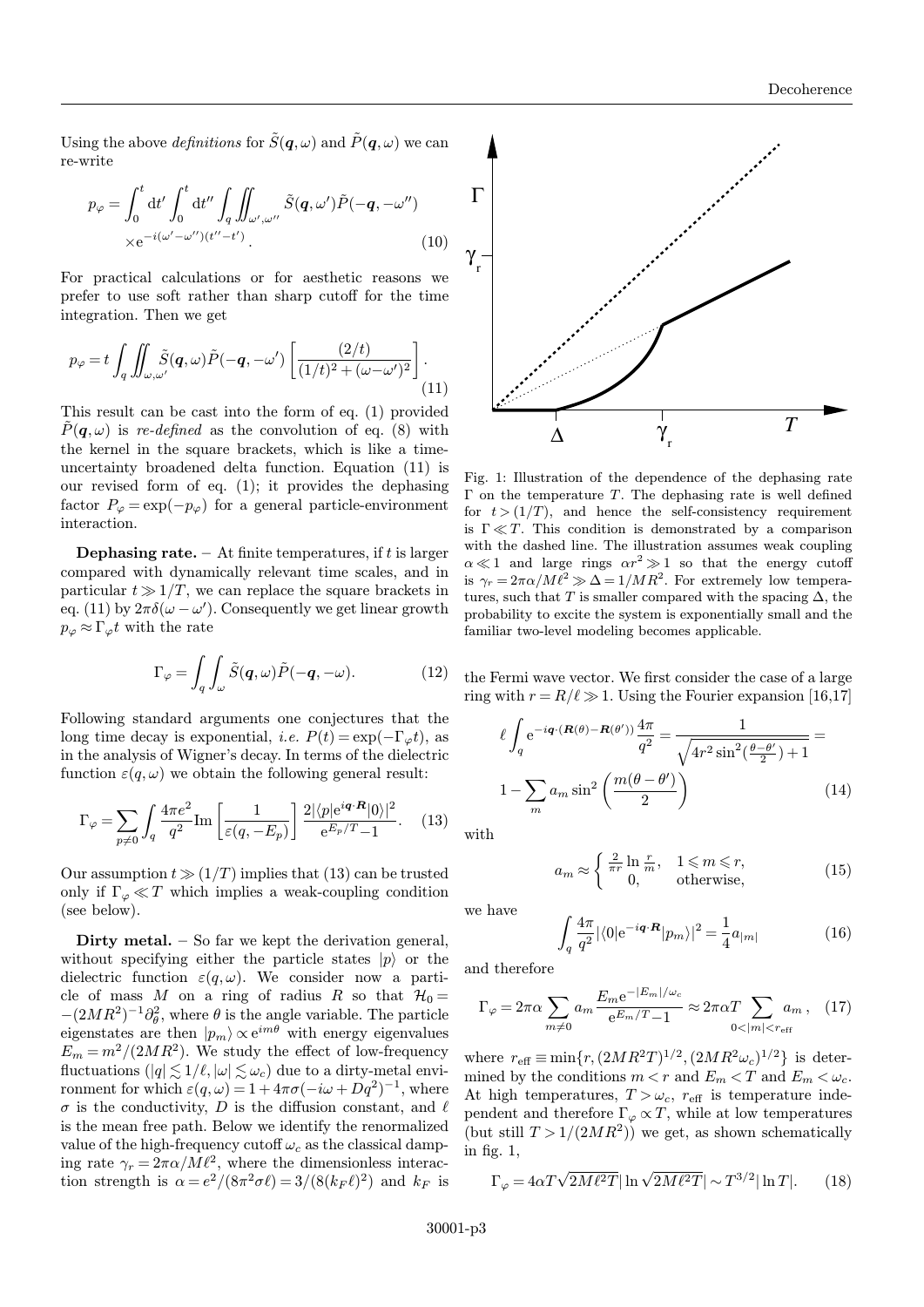From these results it follows that the self-consistency requirement  $\Gamma_{\varphi} \ll T$ , as discussed after eq. (13), is globally satisfied for any temperature if  $\alpha \ll 1$ , or equivalently if  $k_F \ell \gg 1$ ; in the regime of eq. (18) the constraint  $\Gamma_\omega \ll T$ is satisfied also with stronger  $\alpha$ . We note that if the  $m = 0$ Fourier component were included in the summation, then the low-T form would change to  $\Gamma_{\varphi} \propto T$ , in contrast with the proper result eq. (18).

Though the derivation of eq. (11) refers to the one particle problem, it turns out that the treatment of dephasing in the many-body problem is not much different. Namely, the effect of the "Pauli principle" in the low-temperature Fermi sea occupation can be incorporated via an appropriate modification of the cutoff scheme for the spectral functions involved. On the heuristic level it involves a T-dependent momentum cutoff as in [12], while more recently it has been formulated and established using more advanced methods [25].

Zero temperature. – We would like to discuss the "zero-temperature" regime. If the temperature were extremely low, such that  $T \ll \Delta$  where  $\Delta \sim 1/(MR^2)$ is the ground-state level spacing, we could treat the problem using a "two-level approximation", which is a very well-studied model [12]. We do not further discuss this regime. From here on we assume  $T \gg \Delta$ . Thus, we can treat the  $d\omega$  integration as if the levels of the ring form a continuum. But we still can define "zero temperature" as such for which the practical interest is in the time interval  $t \ll 1/T$ , which can be extremely long. Then one realizes that eq. (11) gives a non-zero result even at "zero temperature":

$$
p_{\varphi} \approx \alpha \sum_{m} a_{m} \ln \frac{\omega_{c}}{E_{m} + (1/t)},
$$
\n(19)

where  $\omega_c$  is the high-frequency cutoff of the environmental modes. Assuming  $\ell \ll R$  we get after a transient

$$
p_{\varphi} \approx \alpha \ell \int_0^{1/\ell} dq \ln \left[ \frac{1}{q\ell} \right] \ln \left[ \frac{M\omega_c}{q^2} \right] \approx \alpha, \qquad (20)
$$

where, for clarity of presentation, we converted the  $m$ summation into a  $dq \equiv (1/R)dm$  integral. Accordingly, we deduce that for  $r \gg 1$  coherence is maintained if  $k_F \ell \gg 1$ . This should be contrasted with the CL limit  $(\ell \to \infty)$  where the integral has a singular  $q \sim 0$  contribution from the lowest fluctuating mode  $(m=1)$ , and consequently  $p_{\varphi} \approx 2\alpha r^2 \log(\omega_c t)$ , which is a well-known expression [6,15]. But once  $r < 1$  the condition for using our perturbation result is replaced by  $\alpha r^2 \ll 1$ , which is an  $\ell$ -independent condition. In this CL limit the quantization of the energy spectrum is important and the renormalized cutoff frequency becomes  $\omega_c \sim \Delta$  instead of  $\omega_c \sim \gamma_r$ . Accordingly, in the latter circumstances, the time during which the log spreading prevails diminishes.

**Effective mass.** – It can be shown [9] that the mass renormalization in the inertial (polaronic) sense is

 $\Delta M = \eta/\omega_c$ . However, in recent works [16–18], the mass renormalization concept appears in a new context. The free energy  $F(T, \Phi)$  of a particle in a ring is calculated, where  $\Phi$  is the Aharonov-Bohm flux through the ring. Then the coherence is characterized by the "curvature", which is a measure for the sensitivity to  $\Phi$ . The curvature can be parameterized as

$$
\left. \frac{\partial^2 \mathsf{F}}{\partial \Phi^2} \right|_{\Phi=0} = \frac{e^2}{M^* R^2} f(M^* R^2 T),\tag{21}
$$

where in the absence of environment  $M^* = M$  is the bare mass of the particle, and the T-dependence simply reflects the Boltzmann distribution of the energy. In the presence of coupling to the environment  $M^* > M$  and  $M^*$  depends on both  $\alpha$  and T. At  $T = 0$ , for fixed  $\alpha \ll 1$ , Monte Carlo data show [22] that the ratio  $M^*/M$  is independent of the radius provided  $r>r_c$ , where  $r_c$  is a critical radius. As the radius becomes smaller compared with  $r_c$ , the ratio M∗/M rapidly approaches unity. In the regime of "large  $R$ " the mass renormalization effect diminishes with temperature and depends on the scaled variable RT, while for "small  $R$ " the ratio  $M^*/M$  depends on the scaled variable  $R^4T$ . The natural question is whether we can shed some light on the physics behind this observed temperature dependence. Making the conjecture that the temperature dependence of  $M^*/M$  is determined by dephasing it is natural to suggest the following measure of coherence:

$$
x(T, R) = p_{\varphi} \left( t = \frac{1}{\Delta_{\text{eff}}} \right) \approx \frac{\Gamma_{\varphi}}{\Delta_{\text{eff}}} \approx 2\pi \alpha \bar{a} M R^2 T, \qquad (22)
$$

where  $\bar{a}$  is an average value of  $a_n$ . Equation (22) describes dephasing at time  $t = 1/\Delta_{\text{eff}}$ , where  $\Delta_{\text{eff}} \sim r_{\text{eff}} \times (MR^2)^{-1}$ is the energy scale that characterizes the "effective" transitions; hence the variable  $x$  measures the level sharpness. For a dirty metal with  $\ell \ll R$  the typical value of the Fourier components is  $\bar{a} \sim 1/r$  as implied by eq. (15). On the other hand, for a dirty metal with  $\ell \gg R$  there is only one effective mode with  $\bar{a} \sim r^2$ . Accordingly, we get the  $RT$  and the  $R^4T$  dependence, respectively, in agreement with the Monte Carlo simulations. The condition  $x < 1/2$ can serve as a practical definition for having coherence. It can be translated either as a condition on the temperature, or optionally it can be used in order to define a coherence length that depends on the temperature. The conjecture is that  $M^*/M$  is a function of x.

**Summary.**  $-$  In this paper we derive a new perturbative expression for the dephasing factor  $P_{\varphi}(t)$  and apply it to a particle in a ring coupled to fluctuations of a dirty-metal environment. We find that the dephasing rate vanishes at  $T=0$ . We also define a coherence criterion that identifies a dephasing length. The latter diverges as  $T^{-1}$  for large radius and as  $T^{-1/4}$  for small radius, in agreement with Monte Carlo data on mass renormalization. The renormalized mass is an equilibrium property which affects temporal correlation functions.